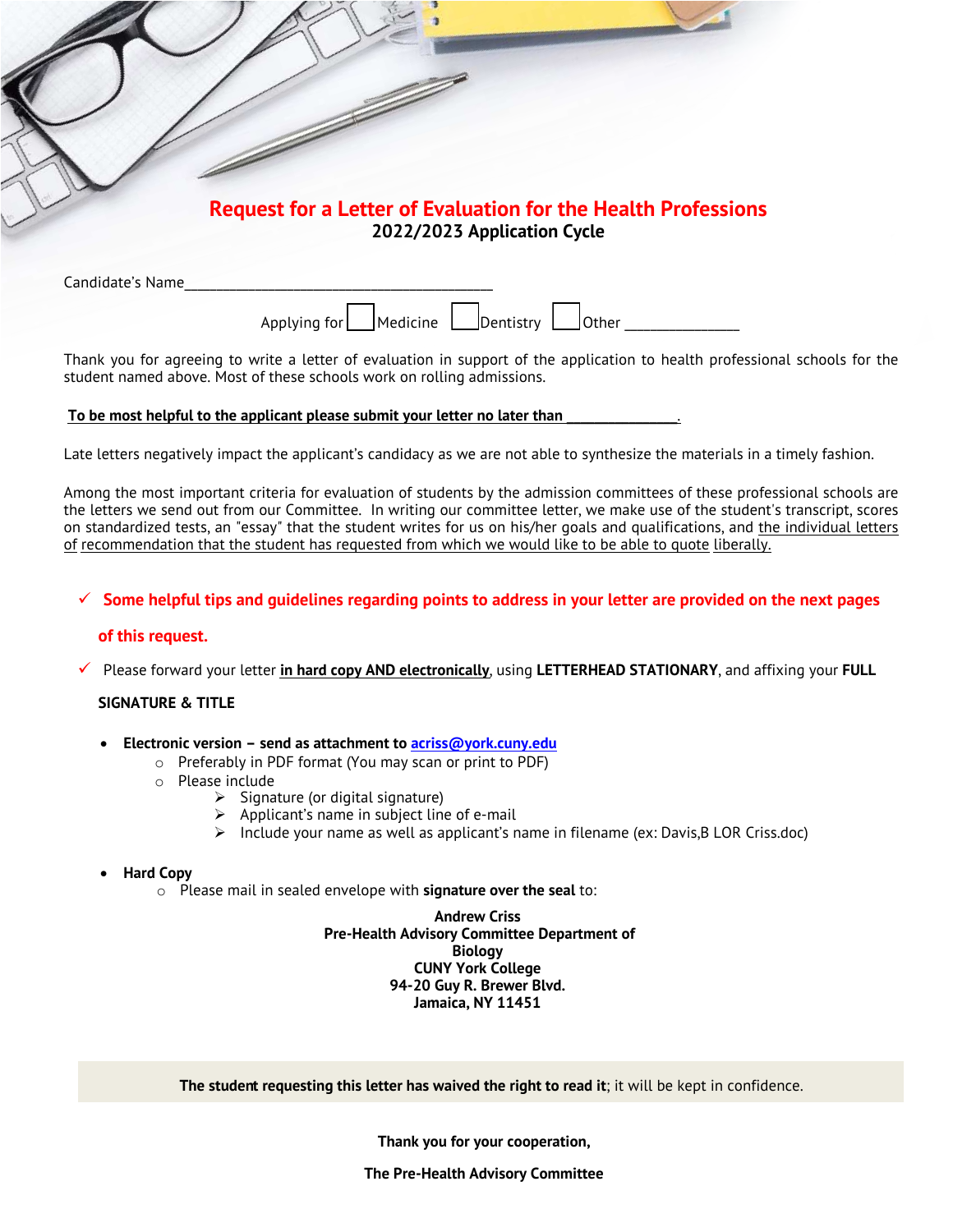

# Guidelines for Writing a Letter of Evaluation for a Medical School Applicant

e di descriptores de la concercació de la concercació de la concercació de la concercació de la concercació de<br>La concercació de la concercació de la concercació de la concercació de la concercació de la concercació de la

# **Thank you for agreeing to write a letter of evaluation for a medical school applicant!**

The guidelines are intended to enhance the letter-writing process by providing a general framework of best practices and relevant content for letter writers to follow. They are optional and can be applied to both individual and committee letters.

## **Guidelines**

1. Provide an accurate assessment of the applicant's suitability for medical school rather than advocate for the applicant.

- 2. Briefly explain your relationship with the applicant:
	- How long have you known the applicant?
	- In what capacity have you interacted (e.g., faculty, premedical advisor, supervisor)?
	- Are your observations of the applicant direct or indirect?
- 3. Quality of information is more important than letter length. Focus on the applicant rather than details of the lab, course, assignment, job, or institution.
- 4. Only include information on grades, GPA, or MCAT scores *if* you also provide context to help interpret them. Grades, GPA, and MCAT scores are available within the application.
- 5. Focus on behaviors you have observed directly when describing an applicant's suitability for medical school. Consider describing:
	- The situation or context of the behaviors.
	- The actual behaviors you observed.
	- Any consequences of the behaviors.
- 6. Ask the applicant for permission if you plan to include any information that could be considered potentially private or sensitive.
- 7. Consider including unique contributions that an applicant would bring to an incoming class, such as:
	- Obstacles that the applicant had to overcome and how those obstacles have led to new learning and growth.
	- Contributions that an applicant would bring to a medical school's diversity, broadly defined (e.g., background, attributes, experiences).
- 8. Admissions committees find comparison information helpful. If you make comparisons, be sure to provide context. Include information about:
	- The comparison group (e.g., students in a class you taught, students in your department, co-workers).
	- Your rationale for the comparison.